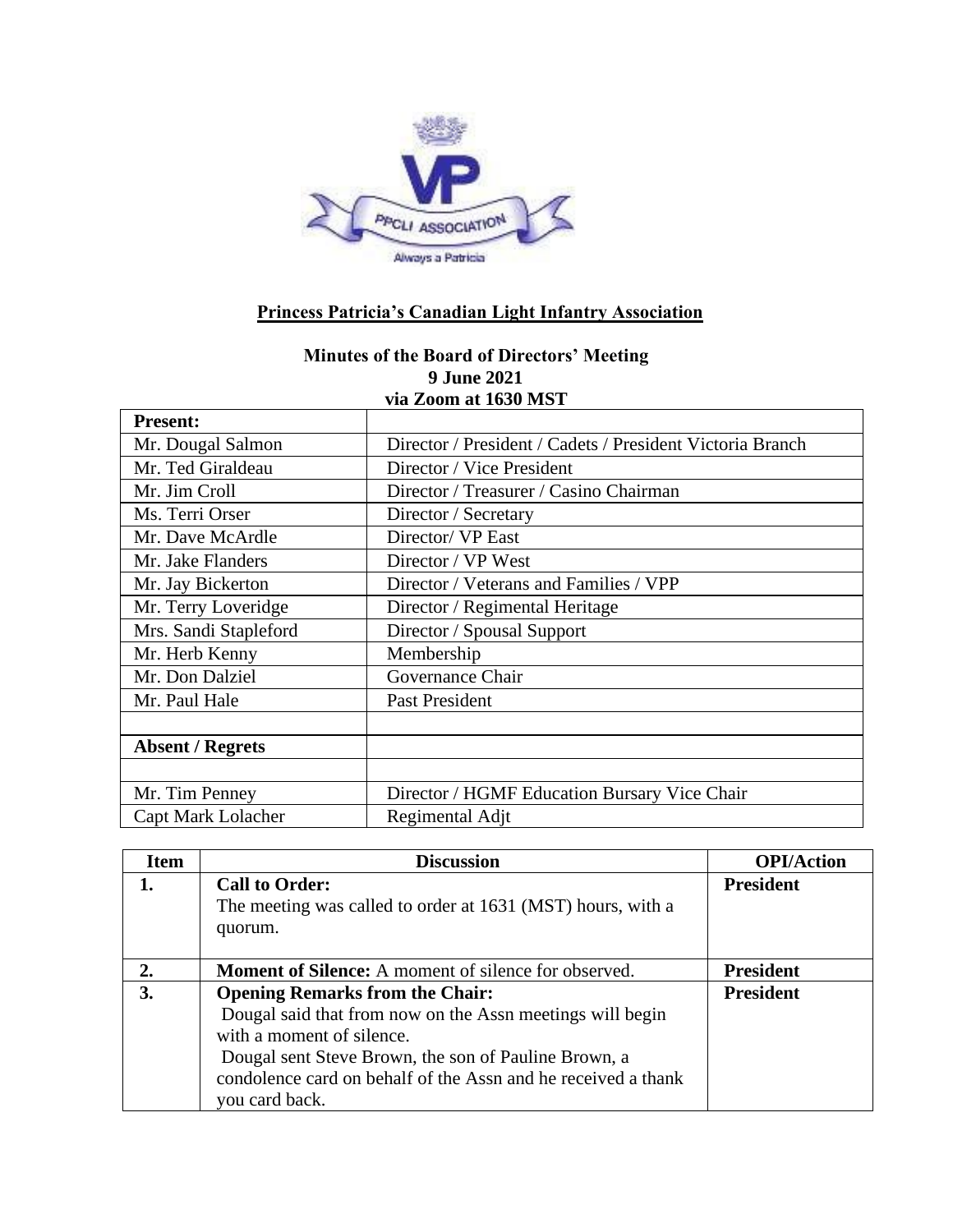|    | The President attended the ACR for 2483 PPCLI Cadet Corps               |                  |
|----|-------------------------------------------------------------------------|------------------|
|    | in Esquimalt last night virtually. They have been doing very            |                  |
|    | well and have been doing zoom meetings during covid. He                 |                  |
|    | presented a \$1,500 cheque from the HGMF.                               |                  |
|    |                                                                         |                  |
|    | The President attended the Guard meeting on 27 May 21 and he            |                  |
|    | presented to them the new BoD of the Assn using biographies             |                  |
|    | showing the quality and experience of the people we have. He            |                  |
|    | also mentioned the upcoming bike ride and will do so again.             |                  |
|    |                                                                         |                  |
|    | There is a new senior Patricia, BGen Bill Fletcher Comd of 3            |                  |
|    | Div.                                                                    |                  |
|    |                                                                         |                  |
|    | There was quite a long discussion on Vol VI of the Regimental           |                  |
|    | History with Gen Crabbe, everything from the colour of the              |                  |
|    | book to what is on the front and back pages and who is going to         |                  |
|    | publish it. The Regimental Editorial Board is doing a great job         |                  |
|    | and it will be a very good volume.                                      |                  |
|    |                                                                         |                  |
|    | The reference policy was brought up and that is being rewritten         |                  |
|    | by Senior Patricia's so it will be very clear as to who gets a          |                  |
|    | reference and what is said.                                             |                  |
|    |                                                                         |                  |
|    |                                                                         |                  |
|    | The Patrician has come out and Regimental HQ sent                       |                  |
|    | Dougal a couple of copies and every Branch is going to get a            |                  |
|    | couple of copies as well free of charge.                                |                  |
| 4. | <b>Approval of the Agenda:</b>                                          | <b>President</b> |
|    | It was moved by Ted Giraldeau and seconded by Dave                      |                  |
|    | McArdle approve the agenda. Carried                                     |                  |
|    |                                                                         |                  |
| 5. | <b>Approval of Minutes from 14 April 2021:</b>                          | <b>President</b> |
|    | It was moved by Jay Bickerton and seconded by Terry                     |                  |
|    | Loveridge approve the Minutes from 14 April 2021. Carried               |                  |
|    |                                                                         |                  |
| 6. | <b>OLD Business:</b>                                                    |                  |
|    | $6.1 - 107$ <sup>th</sup> Anniversary Bike Ride: (see attached slides). | <b>Paul Hale</b> |
|    | As of right now there is only 11 people signed up, appears as if        |                  |
|    | the word is not getting out. So far there has been about \$2,200        |                  |
|    | raised and the goal is \$15,000.                                        |                  |
|    | Paul said that there are various ways to participate, not just bike     |                  |
|    | riding so if you choose an activity, every three minutes of that        |                  |
|    | activity would equal a km and the participant would do that             |                  |
|    | activity for a total of 107 kms. (or 321 minutes) or if the 535 km      |                  |
|    |                                                                         |                  |
|    | route is chosen (from the UN Cemetery in Pusan to Kapyong)              |                  |
|    | the same applies. The cycling jersey will have a photo of Pte           |                  |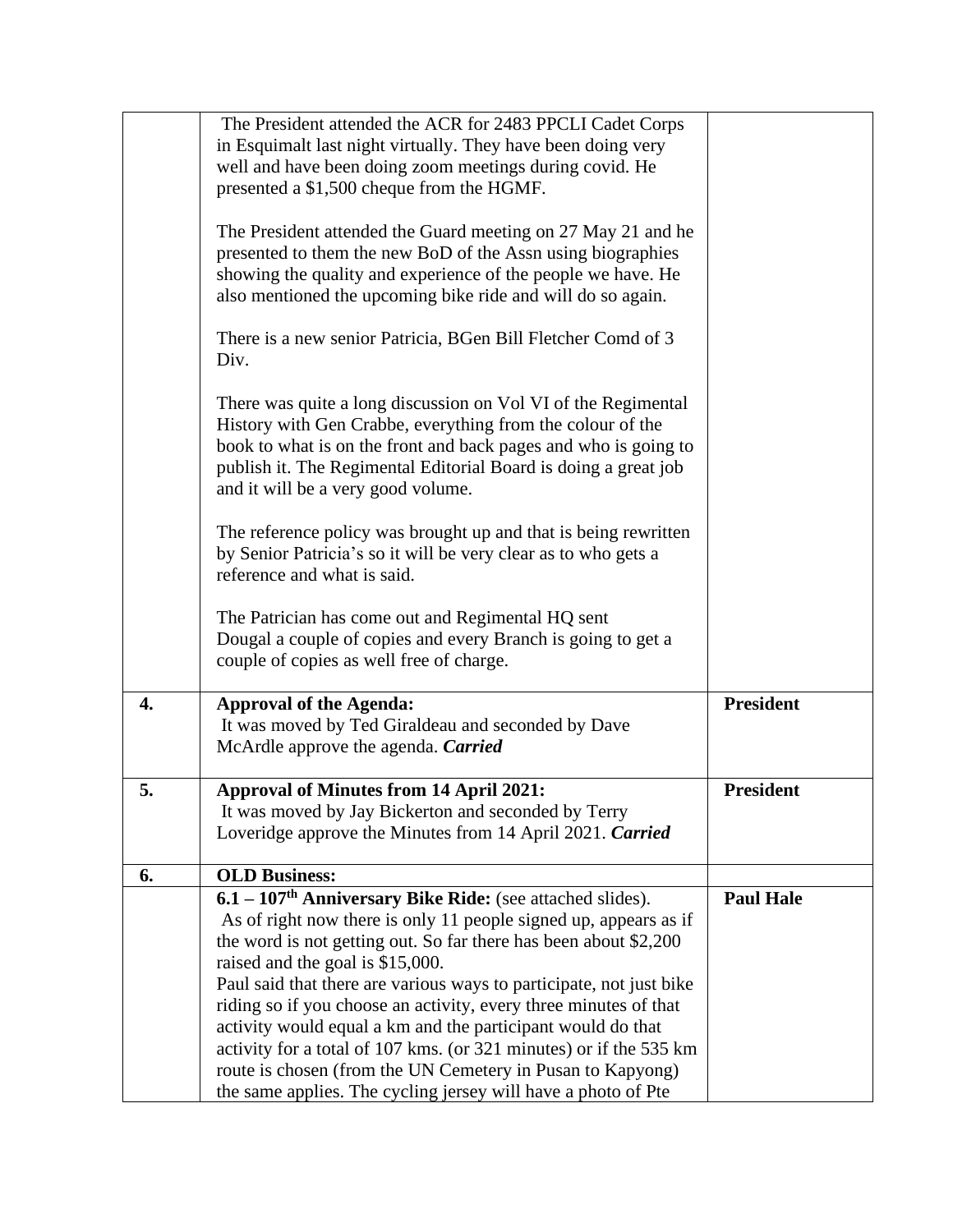|    | Morris Piche being helped to an aid station behind the front<br>lines in the Kapyong Valley by LCpl Bill Chrysler.<br>Unfortunately, the Foundation is not putting in the Legacy<br>stones until late September.<br>Paul believes the Service at Patricia Park on the 8 <sup>th of</sup> Aug will<br>probably be low key.                                                                                                                                                                                                                                                                                                                                                                                                                                                                                                                                                                                                                                                                                                                                                                                                                                                                                                                                                                                                                                                                                                                                                                                                                                                                                                     |                    |
|----|-------------------------------------------------------------------------------------------------------------------------------------------------------------------------------------------------------------------------------------------------------------------------------------------------------------------------------------------------------------------------------------------------------------------------------------------------------------------------------------------------------------------------------------------------------------------------------------------------------------------------------------------------------------------------------------------------------------------------------------------------------------------------------------------------------------------------------------------------------------------------------------------------------------------------------------------------------------------------------------------------------------------------------------------------------------------------------------------------------------------------------------------------------------------------------------------------------------------------------------------------------------------------------------------------------------------------------------------------------------------------------------------------------------------------------------------------------------------------------------------------------------------------------------------------------------------------------------------------------------------------------|--------------------|
| 7. | <b>New Business</b>                                                                                                                                                                                                                                                                                                                                                                                                                                                                                                                                                                                                                                                                                                                                                                                                                                                                                                                                                                                                                                                                                                                                                                                                                                                                                                                                                                                                                                                                                                                                                                                                           |                    |
|    | $7.1 - Zoom$ Account:<br>The President informed the BoD that we need to get a zoom<br>account so that our meetings can last more than 40 minutes at a<br>cost of \$224.00. It was moved by Terri Orser and seconded by<br>Jim Croll to reimburse Dougal \$224.00 for the zoom account<br>subscription.<br>Carried.                                                                                                                                                                                                                                                                                                                                                                                                                                                                                                                                                                                                                                                                                                                                                                                                                                                                                                                                                                                                                                                                                                                                                                                                                                                                                                            | <b>President</b>   |
|    | 7.2 – Monuments and Memorials:<br>Dougal said that Don, he and the Chair of the HGMF have had<br>a number of phone calls regarding Monuments and Memorials.<br>It has become somewhat of an issue because of the split with<br>the Assn and the HGMF and so parameters and responsibilities<br>need to be established.<br>The only people who can authorize a memorial is the Regiment.<br>They have been put into a PPCLI Regimental Monuments and<br>Memorials manual that is approx. 300 pages. It was started and<br>Chaired by Bob Stewart. Every single PPCLI Monument is<br>listed. There are 359 as it stands now with more to be added.<br>The manual includes details about who sponsored it and a<br>picture. If anyone is interested Don can send out a link. There<br>are different types of Memorials:<br>1. Those that are Regimentally significant (Friesenburg,<br>Lansdowne Park and Patricia Park) and are funded by<br>HGMF, however Patricia Park is funded by the HGMF<br>and the Assn. This is something that is going to have to<br>be resolve separately;<br>2. Battalion initiated;<br>3. Assn initiated;<br>4. Family or individual initiated; and<br>5. Federal or other agencies and an example of this is the<br>Hamilton Gault Statue near the War Memorial in<br>Ottawa, which is looked after under an MOU by the<br>National Capital Region.<br>The maintenance rests with the person who initiated it, except<br>those three that are Regimentally significant.<br>Trying to establish a process by which memorials can be<br>approved by the Regiment. The process would be, for example, | <b>Don Dalziel</b> |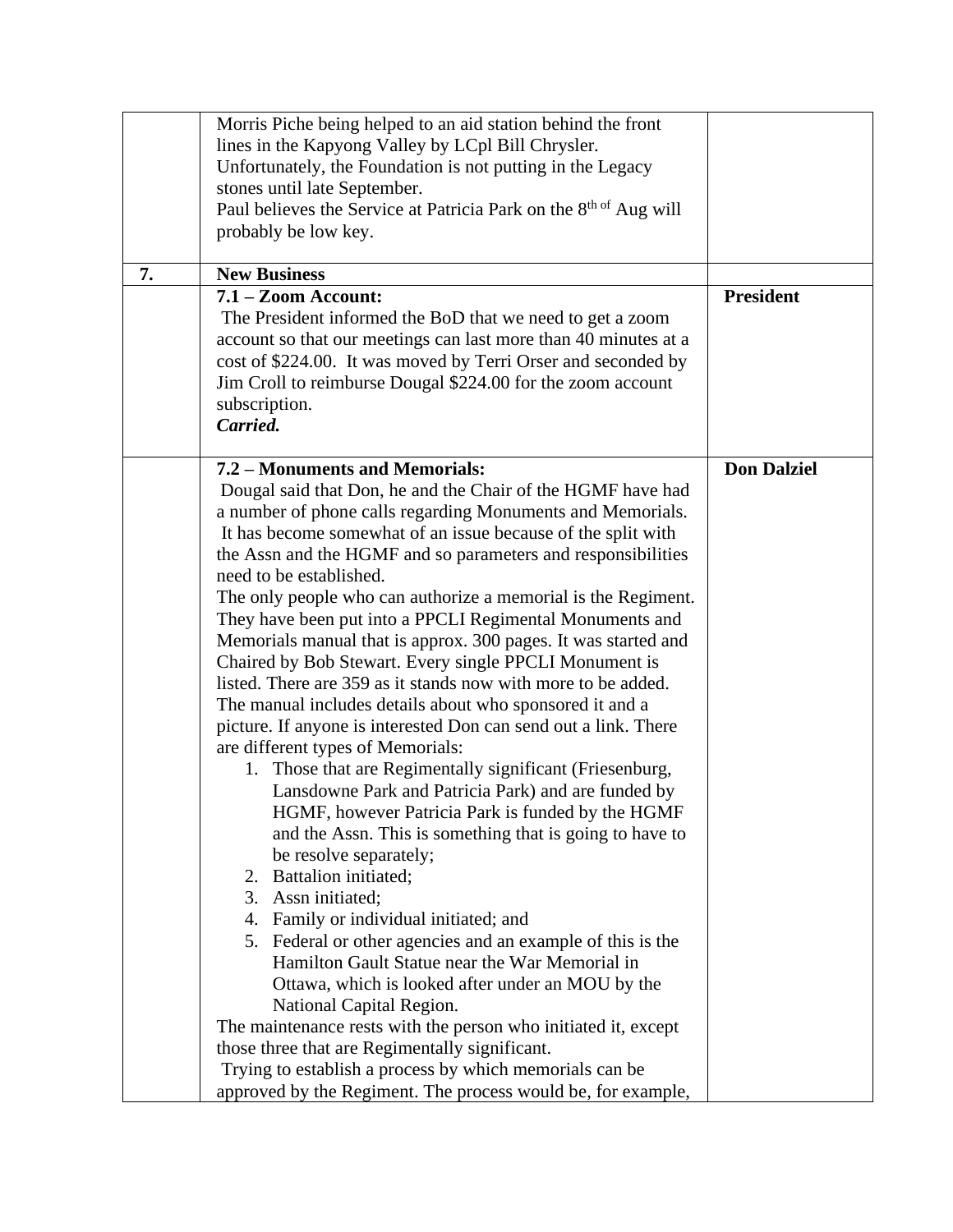| if a Branch wants to establish a Memorial, they will put together<br>a package and send it to the Heritage Committee. The Heritage<br>committee would then look at it, go to the Board of Directors<br>and the Board would decide whether or not they are going to<br>support it and if supported it would be submitted to the<br>Regiment. The Regiment would then decide if they are going to<br>approve or recommend it. At that point the HGMF may or may<br>not be approached to fund it.<br>What they are working on now is an agreement between<br>HGMF, the Assn and the Regiment. It is important to know that<br>because the Regiment is the only one who can approve a<br>Memorial, they are also the only ones that can say no to its'<br>approval. The BoD can only recommend that a memorial not be<br>approved.<br>The President said they are working on a Memorial and<br>Monument application form that would be submitted to Terry<br>Loveridge, Heritage Chair, and then passed onto the BoD. There<br>may be a different application form for different requests.<br>Don said that something to keep in mind that if an individual<br>wants to establish a memorial, the local Branch could assist<br>them through the process.                                                                                                                                                                     |                    |
|--------------------------------------------------------------------------------------------------------------------------------------------------------------------------------------------------------------------------------------------------------------------------------------------------------------------------------------------------------------------------------------------------------------------------------------------------------------------------------------------------------------------------------------------------------------------------------------------------------------------------------------------------------------------------------------------------------------------------------------------------------------------------------------------------------------------------------------------------------------------------------------------------------------------------------------------------------------------------------------------------------------------------------------------------------------------------------------------------------------------------------------------------------------------------------------------------------------------------------------------------------------------------------------------------------------------------------------------------------------------------------------------------------------------------|--------------------|
| 7.3 – Record Keeping:<br>Don said that corporate record keeping is very important. The<br>Military Police Blind Fund for kids was declared inoperative by<br>Charities Canada because they did not keep their records up to<br>date.<br>There are two aspects to this:<br>One being the records that we as an Assn want to keep and what<br>records that are legal requirements under the not-for-profit<br>Corporations Act.<br>He would like to divide it into two parts: Membership data and<br>corporate records.<br>For the Membership side Don suggested we set up a working<br>group consisting of Ted Giraldeau, Jen Pouliot, Herb Kenny and<br>himself. Then bring in other people as required and come up<br>with something to report on back to the BoD.<br>The next step or possibly in conjunction with the other working<br>group is to ask Jim Croll to look at the financial side for the<br>essential financial records required for the not-for-profit<br>Corporations Act, such as budget reports, quarterly reports,<br>annual reports, charity reports, Casino reports etc.<br>Terri Orser volunteered to be a part of the working group, but it<br>was suggested to wait until we get to the corporate records side<br>where it would make more sense to get involved.<br>Jim Croll suggested that because the HGMF already has their<br>own website set up we could possibly use the same person. | <b>Don Dalziel</b> |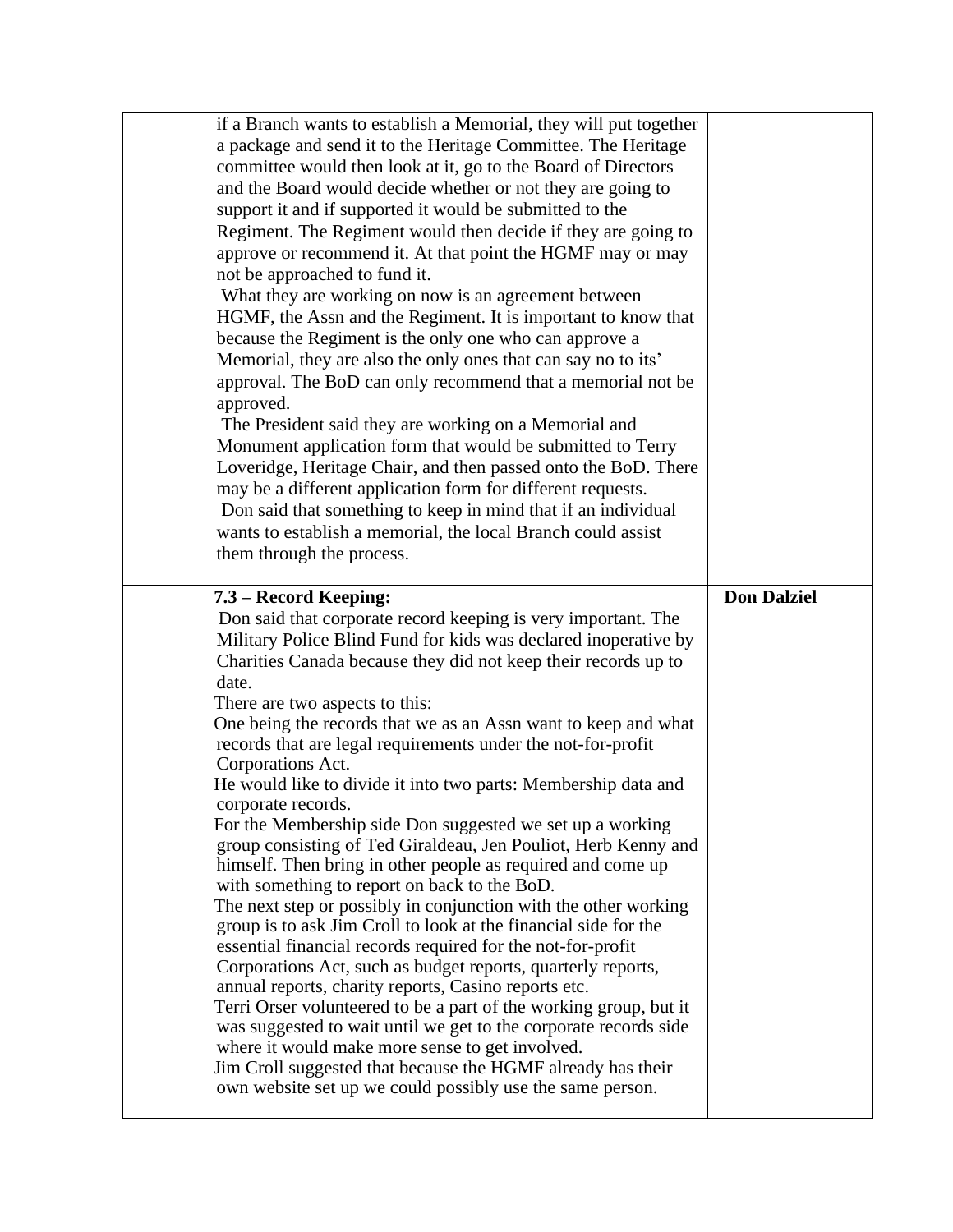| 7.4 - Communications Director: Oversee the Content of the<br><b>Association Website.</b>                                                                                                                                                                                                                                                                                                                                                                                                                                                                                                                             | <b>President</b>                  |
|----------------------------------------------------------------------------------------------------------------------------------------------------------------------------------------------------------------------------------------------------------------------------------------------------------------------------------------------------------------------------------------------------------------------------------------------------------------------------------------------------------------------------------------------------------------------------------------------------------------------|-----------------------------------|
| The President said that we have not had a Communications<br>Director since Sherri Casey resigned. Herb has been trying to<br>keep everything up to date. He asked if anyone is interested in<br>that position. Darcy Parker is posting material on the Website,<br>but Dougal would still like to have someone to oversee the<br>content that is on there. Herb has found a webmaster who is<br>doing a lot of good work for RHQ and would be willing to do<br>that, but a code is needed to get into the website to make<br>changes and he has not relinquished it yet. The information has<br>been passed to Herb. |                                   |
| Jake Flanders said he is willing to be the Communications<br>Director but will need more information.                                                                                                                                                                                                                                                                                                                                                                                                                                                                                                                |                                   |
| Ted said he is working on the TORs for the Directors and will<br>be speaking to Jake to discuss the Communications Director's<br>job.                                                                                                                                                                                                                                                                                                                                                                                                                                                                                |                                   |
| 7.5 – Membership: (see attached slide).<br>Herb mentioned that since the Assn AGM, the Branch<br>Membership Chairs have gone into the database and updated<br>quite a bit. People are getting a hold of Herb for information<br>because the membership form is not on the website and pay pal<br>is still on the website.                                                                                                                                                                                                                                                                                            | <b>Membership</b><br><b>Chair</b> |
| 7.6 – Corporate Canada Account:<br>This has been sorted out, we now have a password                                                                                                                                                                                                                                                                                                                                                                                                                                                                                                                                  | <b>President</b>                  |
| 7.7 - Director's Handbook:<br>This is an ongoing project. Ted Giraldeau said that because of<br>the changes with the HGMF it has necessitated going through<br>the handbook and removing any reference to HGMF and also<br>updating the various positions. Also need to add the new<br><b>Communications Director and Spousal Support Director TOR</b><br>so will be contacting them to assist. Ted is hoping to get the<br>handbook out by the end of the month.                                                                                                                                                    | <b>Vice President</b>             |
| 7.8 – Director Veterans and Families & VPP – Handover<br>update.                                                                                                                                                                                                                                                                                                                                                                                                                                                                                                                                                     | <b>Jay Bickerton</b>              |
| Jay has received many e-mails with attachments from Pete Leger<br>so is still going through everything. Some of the information is<br>from 2019 so will be reaching out to the Branches for updated<br>information. Will have a more detailed report for the next                                                                                                                                                                                                                                                                                                                                                    |                                   |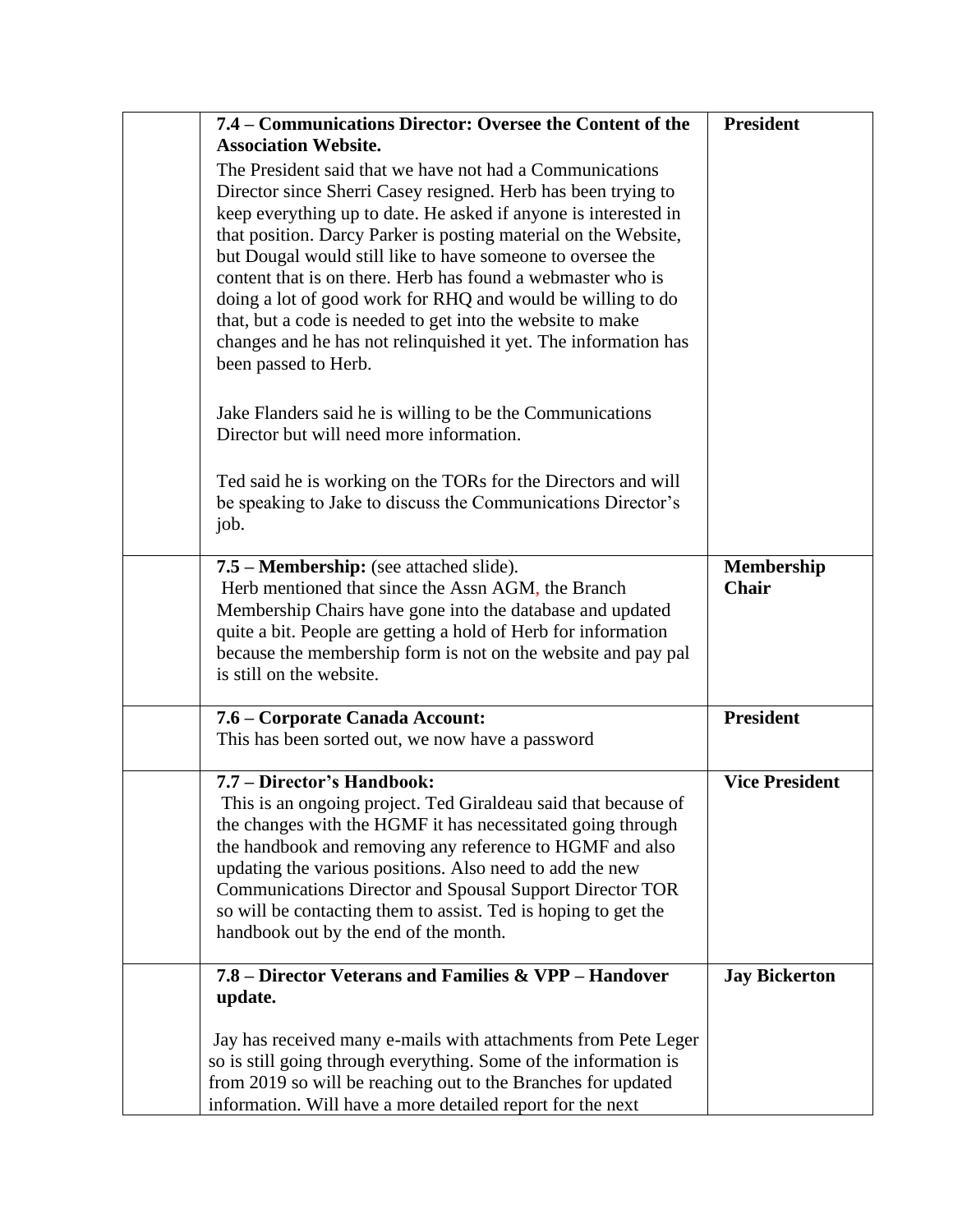|    | meeting. Herb gave Jay the name of Mike Schneider from<br>Edmonton who will be able to assist him with Veterans in the<br>Alberta area. He is going to school to train for this and is now a<br>Service Officer at St. Albert Legion and is trying to get a job<br>with VAC.<br>7.9 - Director Regimental Heritage - Handover update.                                                                                                                                                                                                                                                                                                                                                                                                                                                                                                                     | <b>Terry Loveridge</b> |
|----|-----------------------------------------------------------------------------------------------------------------------------------------------------------------------------------------------------------------------------------------------------------------------------------------------------------------------------------------------------------------------------------------------------------------------------------------------------------------------------------------------------------------------------------------------------------------------------------------------------------------------------------------------------------------------------------------------------------------------------------------------------------------------------------------------------------------------------------------------------------|------------------------|
|    | Terry said he has just started his handover. Jay Lapeyre is<br>currently camping and will be back next week so they can<br>continue the handover.                                                                                                                                                                                                                                                                                                                                                                                                                                                                                                                                                                                                                                                                                                         |                        |
|    | 7.10 – Director Educational Bursaries – Update.<br>Herb said that Tim Penney is at a ceremony but will ask Tim to<br>give The President an update when he is able.                                                                                                                                                                                                                                                                                                                                                                                                                                                                                                                                                                                                                                                                                        | <b>Tim Penney</b>      |
|    | 7.11 - Jim Keirstead - 2 PPCLI Korea Painting: (see<br>attached slide).<br>Paul is posing with Jim Keirstead, the artist, with a 2 PPCLI<br>Korea painting with Maj George Flint leading A Coy to an<br>attack position sometime in March 1951. It will eventually be<br>on permanent loan to 2 PPCLI. Before Paul ships it to Manitoba<br>via UPS, he has to get a plaque made up which will be placed<br>on one side of the painting or the other. Two of the coins that<br>Greg Ferguson created for the 70 <sup>th</sup> Anniversary of Kapyong will<br>also be imbedded so that both sides of the coin can be seen.<br>It was moved by Ted Giraldeau and seconded by Jake Flanders<br>to approve the payment of shipping costs and the cost of getting<br>the plaque made up. <i>Carried</i> .                                                       | <b>Paul Hale</b>       |
|    | 7.12 – Transition Team Update: (AKA Transformation<br>Team).<br>Ted said that the team was supposed to meet yesterday but it<br>has been moved to tomorrow. Eric Liebert, who is a neutral<br>party and Chairman of the Transition Team, has sent out an<br>extensive work plan that he wants to go through and get it<br>approved. He will identify what he sees is the major issues and<br>concerns that have been identified all the way along by the<br>various stakeholders. They will go through the combining of the<br>various charities, HGMF, Foundation and Patricia Fund to make<br>that consolidation happen. Ted, as the Association rep, will have<br>observer status so that any decisions made are transparent. He<br>will assist them with the Assn point of view and report back to<br>the Executive, BoD and CoP on what is going on. | <b>Ted Giraldeau</b>   |
| 8. | <b>Open Forum:</b><br>Jim Croll inquired about the signing authority for the Assn.<br>Currently Rod Hunter and Rudy Raidt are the two co-signers for                                                                                                                                                                                                                                                                                                                                                                                                                                                                                                                                                                                                                                                                                                      |                        |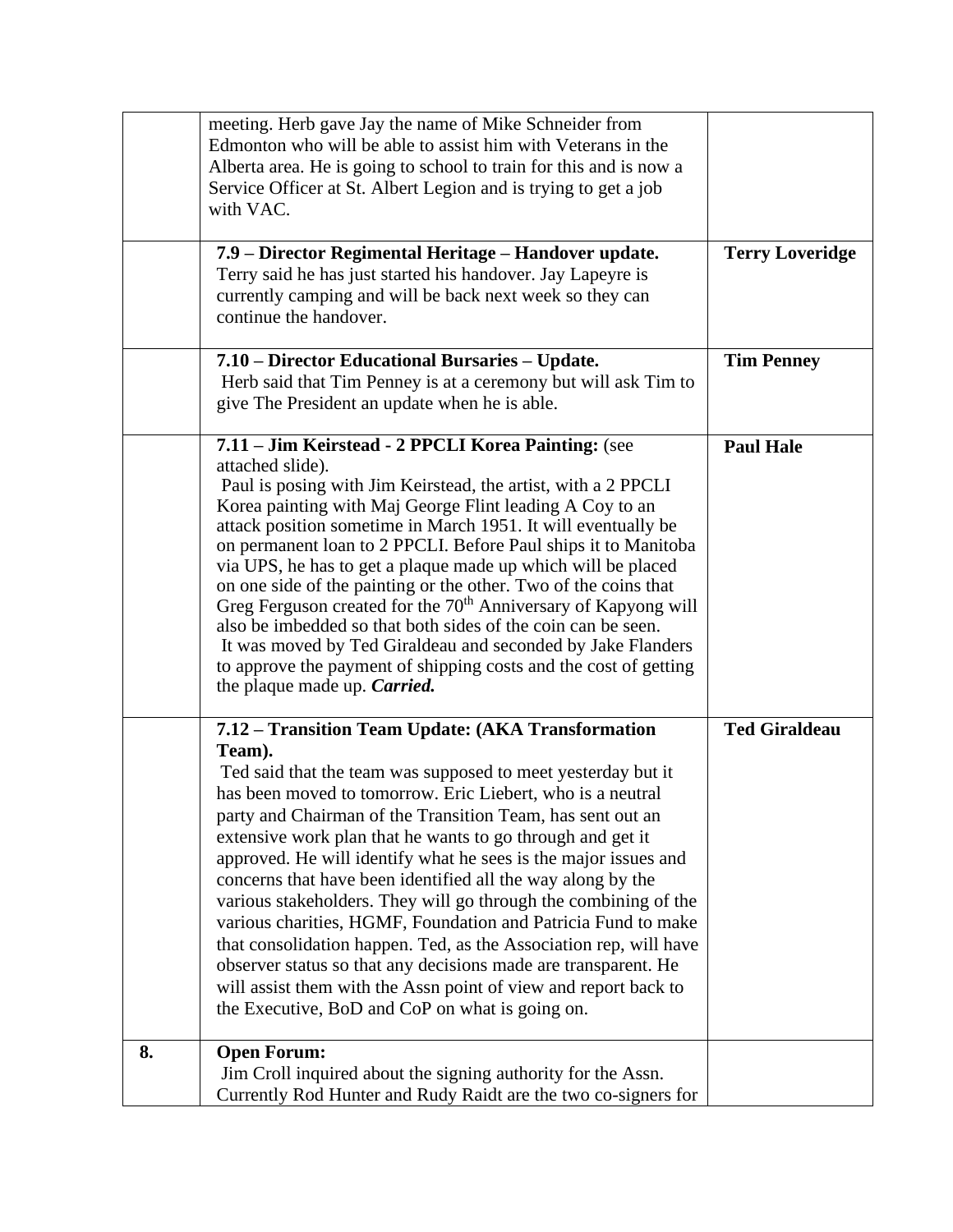|     | the Association. This is not acceptable because they are also co-<br>signers for the HGMF. Jim will look for another member from                                                                                                                                                                                                                                                                                                                                                                                                                                                                                                                                                                                                                                                          |  |
|-----|-------------------------------------------------------------------------------------------------------------------------------------------------------------------------------------------------------------------------------------------------------------------------------------------------------------------------------------------------------------------------------------------------------------------------------------------------------------------------------------------------------------------------------------------------------------------------------------------------------------------------------------------------------------------------------------------------------------------------------------------------------------------------------------------|--|
|     | the Calgary Branch to co-sign and let the BoD know.                                                                                                                                                                                                                                                                                                                                                                                                                                                                                                                                                                                                                                                                                                                                       |  |
|     | Herb received a text from Tim Penney who is currently in a<br>meeting, that there are five applications so far for the Bursaries<br>and it is typical for applications to come in last minute at the<br>end of June.                                                                                                                                                                                                                                                                                                                                                                                                                                                                                                                                                                      |  |
|     | Herb was asked what role the Assn would have with regards to<br>the Legacy Stones applications and receipts. Paul said the Assn<br>cannot issue tax receipts. In his discussions with Mike Day, he<br>said Fran would continue for the rest of the year. Paul said he<br>would discuss with Dave Pentney since he is the fundraising<br>chair and the OPI for the HGMF 107 <sup>th</sup> Anniversary bike ride.<br>The plan was to install the Legacy stones the closest Sunday to<br>the $10th$ of August and make it an annual event as the weather is<br>better and attendance would probably be better. There was some<br>discussion if the responsibility of the Legacy Stones would<br>eventually fall to the HGMF. It could be used as a fundraiser<br>rather than a Legacy event. |  |
|     | Herb asked about access to the Assn zoom account and Don<br>Dalziel said he has one he can use. Herb also said that there may<br>not be a Casino until October. The Edmonton Branch is hoping<br>to have a meeting in July as things start to open up.                                                                                                                                                                                                                                                                                                                                                                                                                                                                                                                                    |  |
| 9.  | <b>Next Meetings</b>                                                                                                                                                                                                                                                                                                                                                                                                                                                                                                                                                                                                                                                                                                                                                                      |  |
|     | 9.1 - Board of Directors:<br>8 Sep 2021                                                                                                                                                                                                                                                                                                                                                                                                                                                                                                                                                                                                                                                                                                                                                   |  |
|     | 9.2 – Council of Presidents:<br>24 Nov 21                                                                                                                                                                                                                                                                                                                                                                                                                                                                                                                                                                                                                                                                                                                                                 |  |
|     | <b>9.3 Annual General Meeting</b>                                                                                                                                                                                                                                                                                                                                                                                                                                                                                                                                                                                                                                                                                                                                                         |  |
|     | 20 -21 May 22 - Saskatoon<br>$28 - 30$ Apr or $16 - 18$ Jun $23$ – Southern Ontario                                                                                                                                                                                                                                                                                                                                                                                                                                                                                                                                                                                                                                                                                                       |  |
|     | Aug $24$ – Edmonton (110 <sup>th</sup> Regimental Anniversary)                                                                                                                                                                                                                                                                                                                                                                                                                                                                                                                                                                                                                                                                                                                            |  |
| 10. | Adjournment:<br>The President thanked the Board for their participation. There<br>being no further business or objections the meeting was<br>adjourned at 1740 (MST) hours on a motion by Herb Kenny.                                                                                                                                                                                                                                                                                                                                                                                                                                                                                                                                                                                     |  |